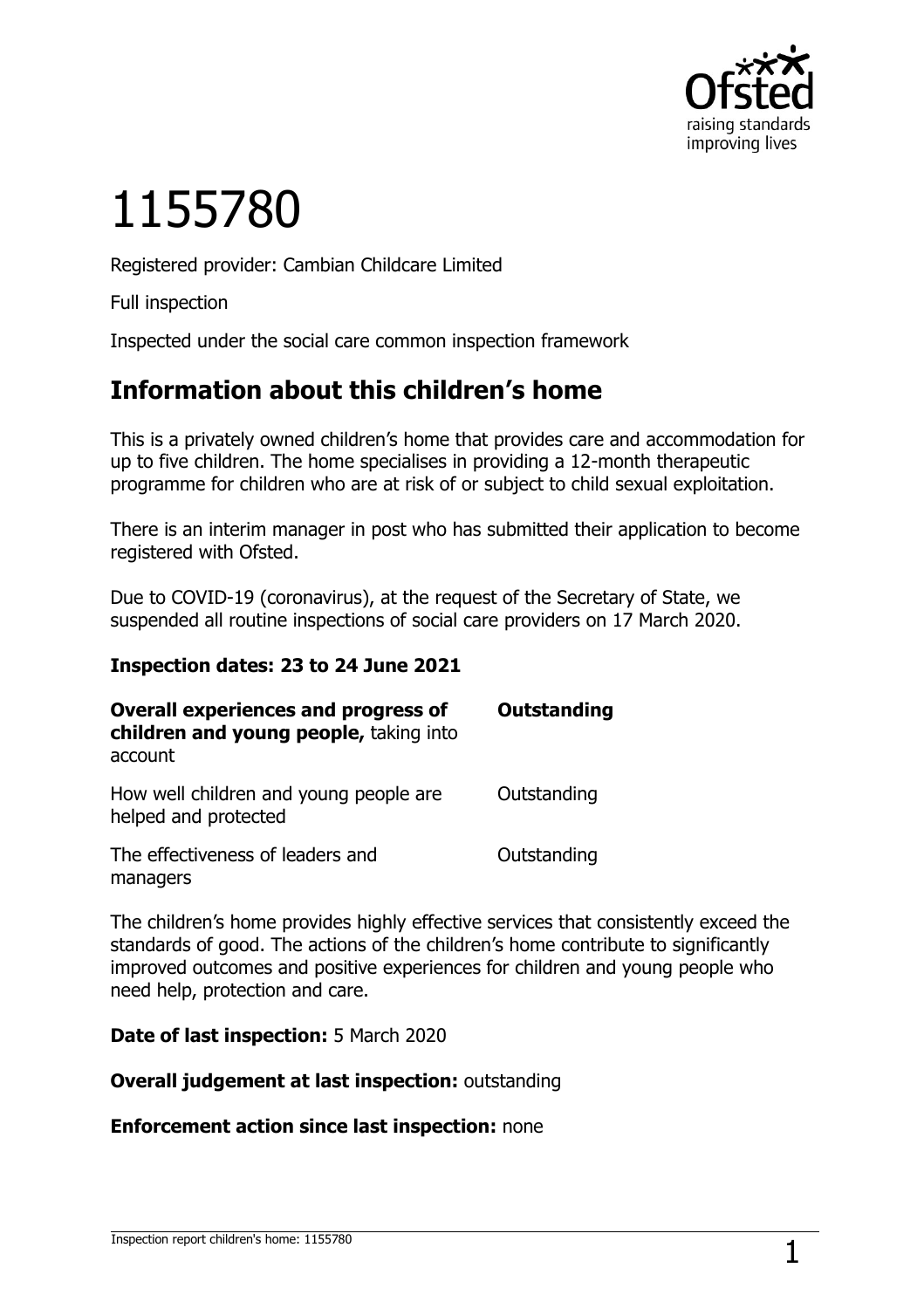

## **Recent inspection history**

| <b>Inspection date</b> | <b>Inspection type</b> | <b>Inspection judgement</b> |
|------------------------|------------------------|-----------------------------|
| 05/03/2020             | Full                   | Outstanding                 |
| 21/01/2019             | Full                   | Outstanding                 |
| 06/12/2017             | Full                   | Outstanding                 |
| 01/08/2016             | Full                   | Good                        |
|                        |                        |                             |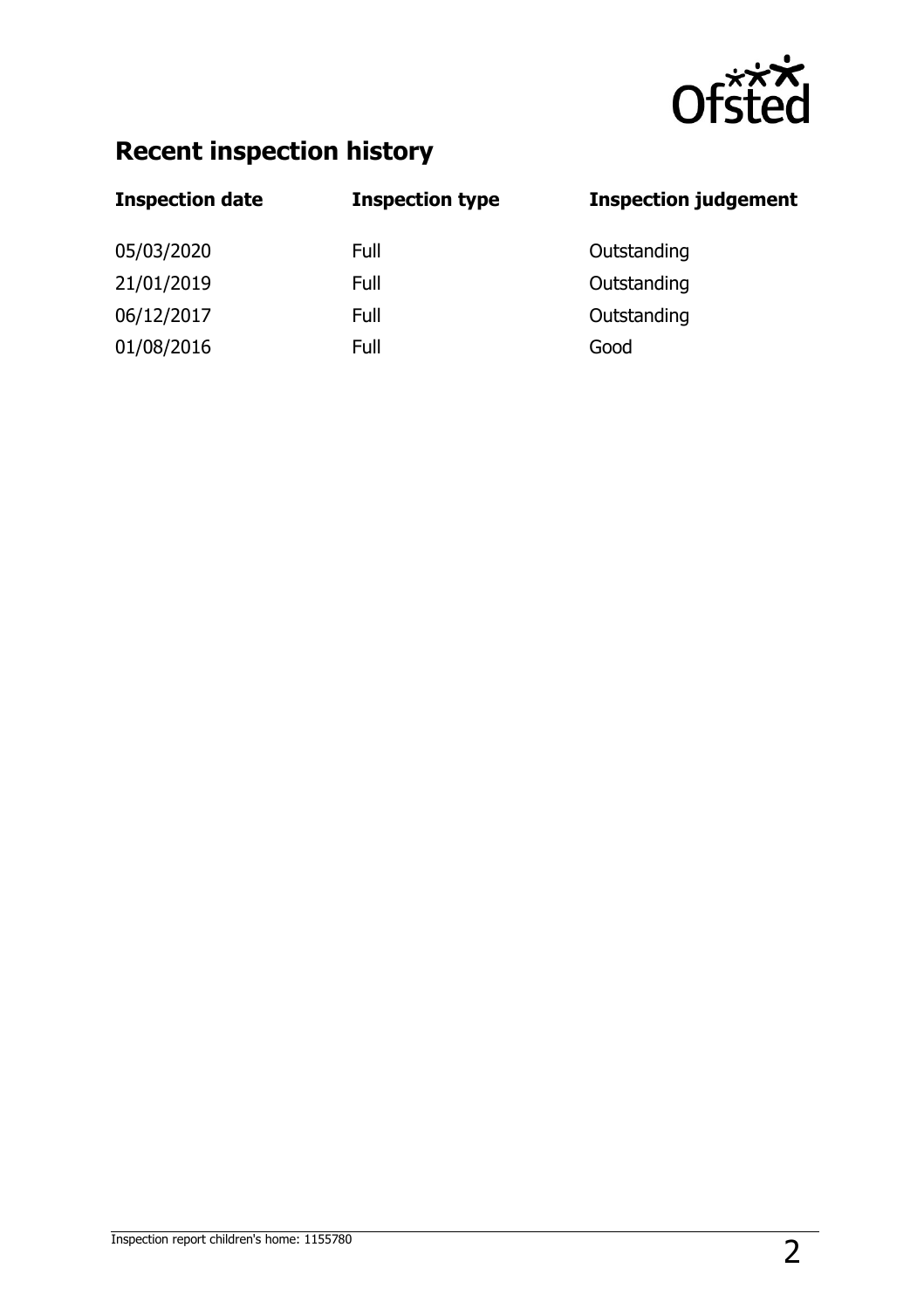

## **Inspection judgements**

#### **Overall experiences and progress of children and young people: outstanding**

This home provides a consistent, safe and nurturing environment within which children thrive. The atmosphere in the home is calm, relaxed and has a vibrant family feel. The manager and staff have put in extensive effort to ensure that each room within the home is child-focused and, in places, the décor displays each child's personality. For example, children have decorated a 'cinema room' by drawing their own murals on the walls. As a result, children feel a strong sense of purpose and belonging.

Children experience extremely positive moves into the home. This is because staff provide them with a high level of individualised support. Before children move in, the manager goes out of his way to find out about the children's likes and dislikes. Staff use this information creatively to welcome children. For example, providing a 'well-being box', and finding out the child's favourite smell, such as lavender, and spraying this in their bedroom.'

The manager and staff are very passionate about forming positive relationships with children. This is because they understand that positive attachments are a protective factor for children. Staff go over and above to support children to keep in touch with people who are important to them. Staff are committed to supporting children to reconnect with their family members, who they may not have seen for some time. This is often because of the exploitation the children have experienced. One child had not seen their mother for four years. They now stay with their mother during the weekends in preparation for returning to live with her. As a result of staff commitment, children have a safe support network of people who they can trust when they move on from the home. This is exceptional practice that improves children's safety and well-being.

The manager and staff actively encourage togetherness. They display photos of children and staff around the home. Some of these photos are of staff when they were children. Staff use these photos to empathise with children. Staff talk to children about their own experiences as children. This creative practice means that children feel that staff understand them.

Given their starting points, children are making excellent progress in their education. Since living at the home children's attendance has dramatically improved. Children are making remarkable progress. They are all on track to achieve qualifications by the time they leave the home. One child is undertaking a work placement alongside working towards their GCSEs. Another child has a place at college, in preparation for them transitioning home. As a result of these achievements, children will have opportunities to succeed.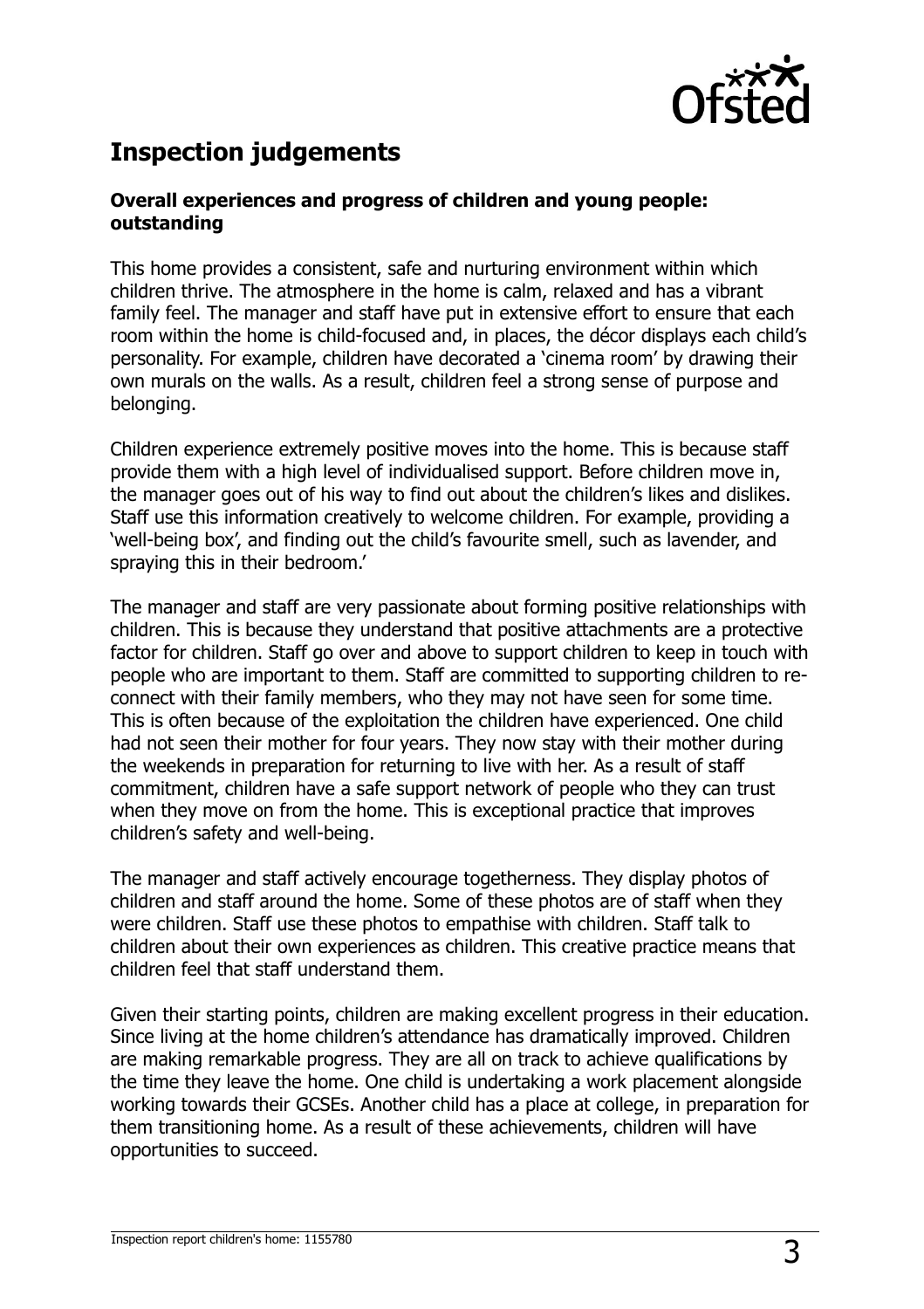

The manager and staff are excellent advocates for children. As a result, children receive the specialist support they need. One child is now having an assessment to see if they need extra support with their education. This is because the staff have relentlessly advocated for this to happen. All children have independent advocates. This is to ensure that they can talk to someone who is external to the home. Children have numerous opportunities to express their views and opinions and as a result, complaints do not occur.

Staff sensitively support children who experience traumatic events. The manager works closely with the in-house clinical team who provide therapeutic support. One child living in the home experienced a bereavement. The manager supported staff to understand how children process grief. Staff respond sensitively to help children process their thoughts and feelings safely. They do this in creative ways, such as releasing balloons with personal messages on them.

The manager and staff actively model positive behaviours and attitudes. They celebrate difference and inclusion. Children use an inclusion calendar as a guide to plan activities together. These activities celebrate different cultures and diversity. Together, children plan and budget their own meals which they eat with staff. This has involved growing their own vegetables and fruit in the garden. One child introduced other children to new foods. This enables all the children to learn about this child's culture. Children also design their own presentations for staff and children about diversity. As a result, children are confident and develop a positive sense of acceptance and tolerance.

#### **How well children and young people are helped and protected: outstanding**

The safety of children is the manager's and staff's top priority. They are fully aware of their safeguarding responsibilities. Children's risk assessments are innovative and thorough. They reflect risks and the strategies staff must follow to keep the children safe. The manager reviews and oversees all activity which takes place outside of the home. Risk assessments include maps. The manager plots on them where children can go, and any risks identified in the local or wider area. They link these risks to the home's very thorough location risk assessment. This helps staff to safely plan and structure activities by being mindful of any areas which may have a high level of crime, such as child sexual exploitation.

Online safety is fully embedded into the manager's and staff's practice. The manager ensures that all children and staff complete an online programme with the National Society for the Prevention of Cruelty to Children. Together with staff, children arrange contracts for their mobile phone and internet use. Staff encourage children to identify their own expectations for these contracts. As a result, children successfully keep themselves safe when they are online or using their mobile phone.

Children living at the home do not go missing. This is exceptional given their starting points. For example, before moving into the home, one child went missing on a daily basis. They no longer go missing and are now in the final stages of their therapeutic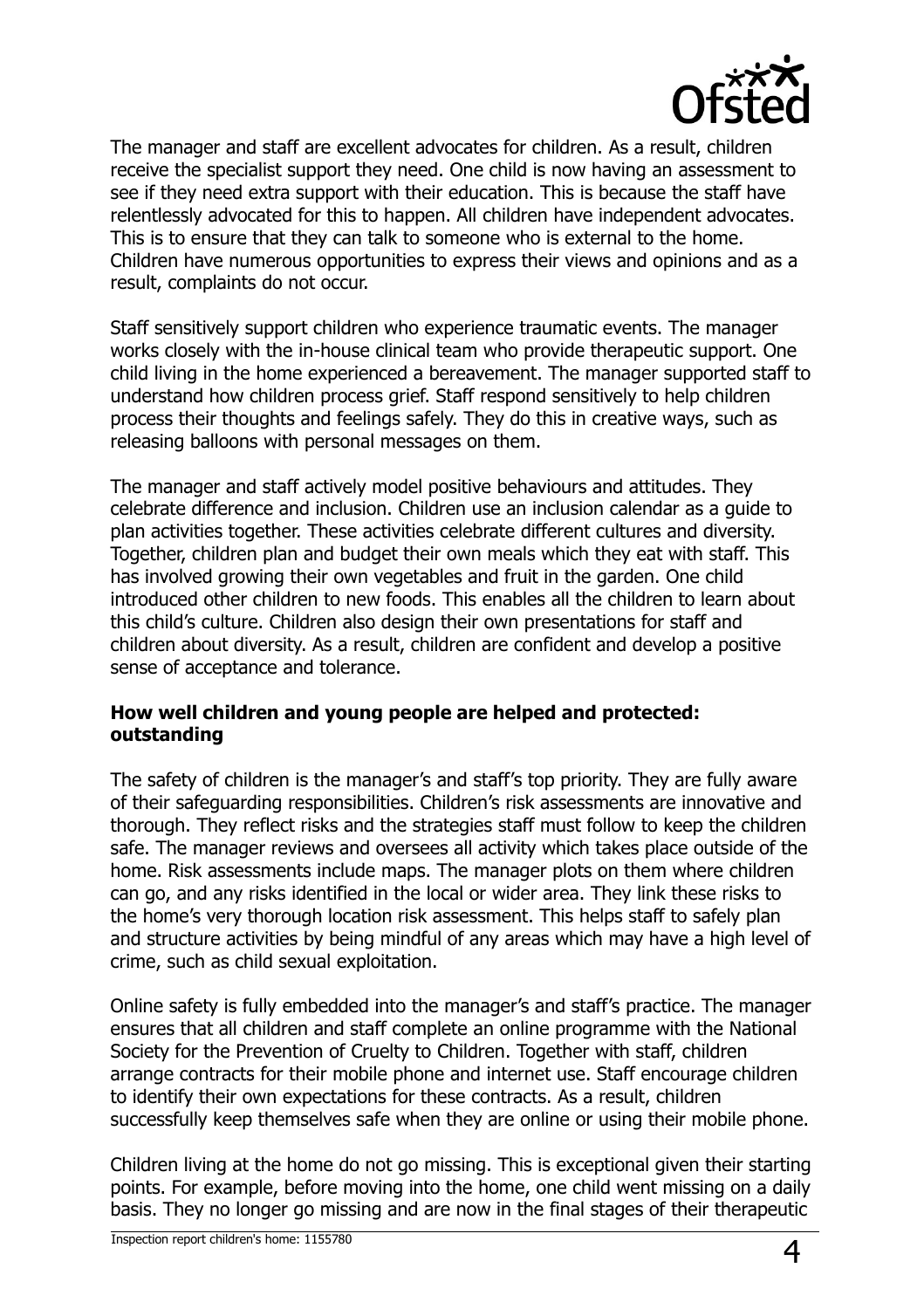

journey. The manager has strong links with the local police and the Philomena initiative. This ensures that vital information about children is quickly shared. This helps to locate children as soon as possible if they go missing.

Children write their own care plans which help them navigate their therapeutic journey. Staff support them to do so in line with the homes model of care. They do this by helping children identify goals. For example, trying a new hobby or budgeting their money. Children have an exceptional understanding of the model of care. They explain with enthusiasm the stage they are at and what needs to happen for them to move to the next stage. Staff support children to take calculated risks in line with their progress. For example, once they complete work about keeping safe, they may be able to go out without staff.

Children say they feel safe. However, they say they do not like the restrictions in place to keep them safe. One child said they do not like staff 'telling them what to do'. They also said that living in the home has 'got better as time has passed'. This is because staff work hard to help children to understand why the restrictions are in place. They praise and reward children for their achievements. Children understand the expectations for behaviour in the home. They illustrate this in the excellent relationships they have with their peers.

A trauma-informed approach underpins the general ethos of care in the home. The manager uses research to inform behaviour-management approaches and is a keen advocate for positive reinforcement. Therefore, sanctions are not used in the home. Each child has a book which staff use to record daily positive recognition. When children leave, they are able to keep the books. This is excellent practice and ensures that children are able to reflect on their positive experiences to inform their personal history and sense of identity.

Staff help children to recognise and respond to their feelings safely. They help children develop alternative strategies to regulate their feelings, such as the use of 'squidgy cubes' and 'fidget spinners'. They explore with children their preferred form of communication. Some children draw or write to staff to tell them how they are feeling. As a result, some children have reduced their self-harming behaviours.

Leaders and managers respond to allegations and any incidents immediately. If these do occur, staff prioritise the safety and well-being of children. Managers are thorough in their investigations. They are prompt in sharing any learning to inform staff practice. The manager liaises appropriately with external professionals such as social workers or the designated officer. This ensures that there is external scrutiny of safeguarding measures in the home.

#### **The effectiveness of leaders and managers: outstanding**

The manager and deputy manager are inspirational, forward thinking and innovative. Their vision is to continue providing children with the outstanding care they receive. They work well together and strive to achieve positive outcomes for children.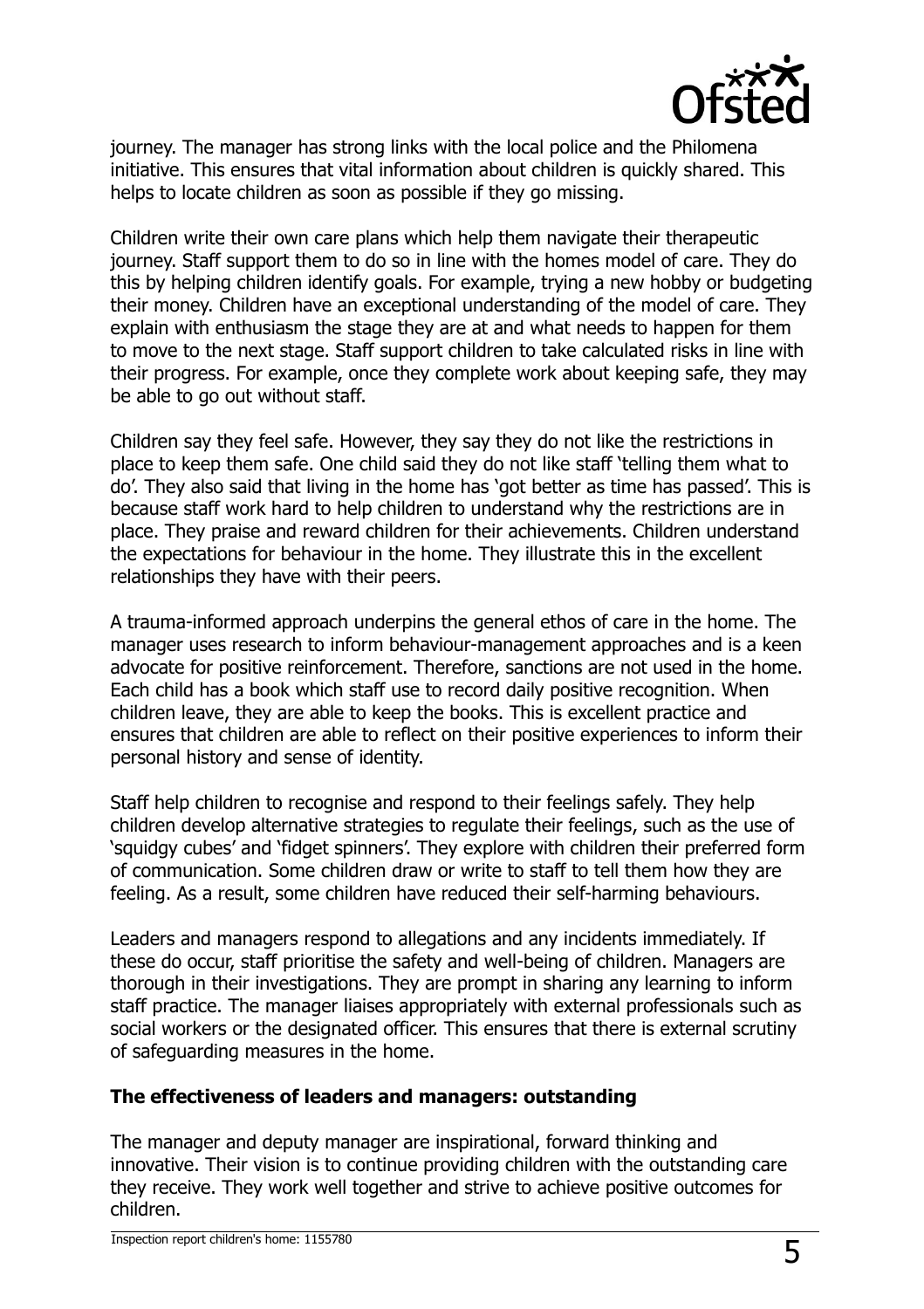

The manager is passionate about helping staff to understand children's behaviour. In particular, how this links to their experiences of trauma. The manager believes this is critical for staff in their role. As a result, staff are empathetic in their approach and committed to the children they care for.

The manager ensures that staff receive training pertinent to children's needs. This is despite the challenges of COVID-19. Staff receive in-house coaching and senior staff members act as role models. Staff evidence their learning in their practice. They record this in their personal development files which the manager reviews regularly. This is excellent practice and ensures that children receive care from staff members who are continuously improving their practice.

Senior staff members use creative methods of support to embed reflective practice. For example, staff spoke about having debriefs which they call 'huddles'. These take place at the beginning and end of each shift. This allows staff to discuss how children are, and any concerns they may have, so that they can adapt their practice to provide individualised care to children.

The manager responds in the moment to ensure children receive the care they need. For example, when one child was anxious about attending their review, the manager held a group supervision with the staff team. They did a practical activity which helped staff to understand how the child was feeling. As a result, staff were able to empathise with this child. They successfully supported the child to attend the meeting and express their views.

Staff speak highly of the manager and have confidence in them and describe them as being very supportive. Staff have regular supervision with the manager. The manager complements supervision meetings with coaching sessions in-between. Group supervision also takes place which provides staff with time to reflect together. They also explore topics specific to their practice, such as positive conditioning.

Newer staff members said they could not ask for better support. There are notable improvements to the induction process. This is comprehensive and includes reflection on practice, policies, and procedures. The manager contacts new members of staff after every shift during their probation. This debrief encourages new staff to develop into reflective practitioners.

The manager has an in-depth understanding of the strengths and areas of improvement in the home. This is because they have an array of monitoring tools that assist them to review the quality of care. The manager works through any areas of weakness with staff, and he challenges any practice which is not in children's best interests. The manager also identifies good practice, and shares and celebrates this with the whole staff team. Staff encourage and motivate one another by recognising each other's achievements. As a result, the staff work well together and focus on achieving the best outcomes for children.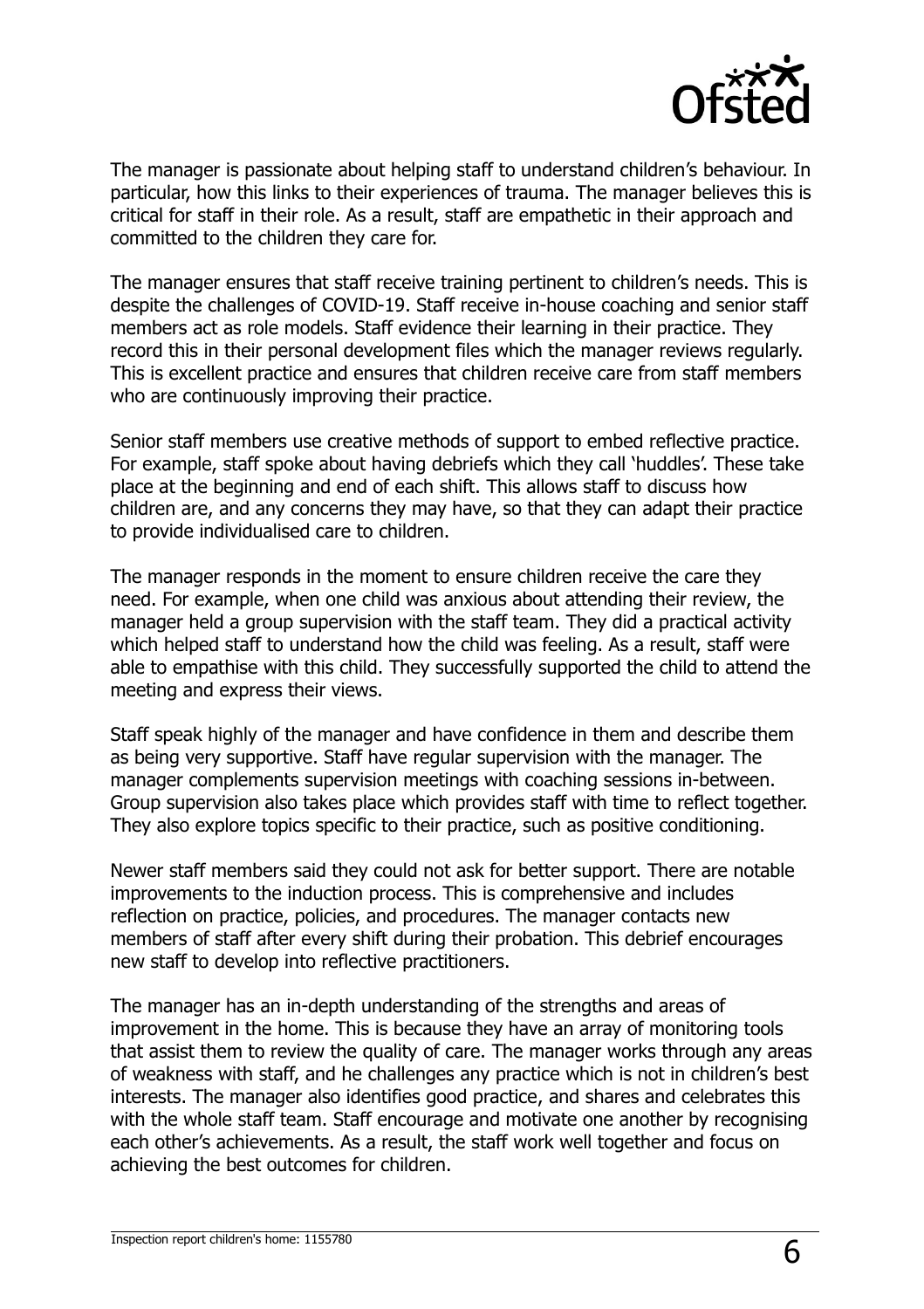

Leaders and managers track the progress of children during their time living in the home. They critically review and evaluate placements when children leave. An example of this was when a placement ended after a serious incident had occurred. The manager's review did not identify any significant shortfalls. However, it helped them to get a better understanding of the child's lived experience.

The manager and staff have excellent relationships with stakeholders. Children's professionals gave unanimously positive feedback about the home, and the care children receive. One social worker commented, 'They're fantastic. They have been intrinsic to [the child's] journey.'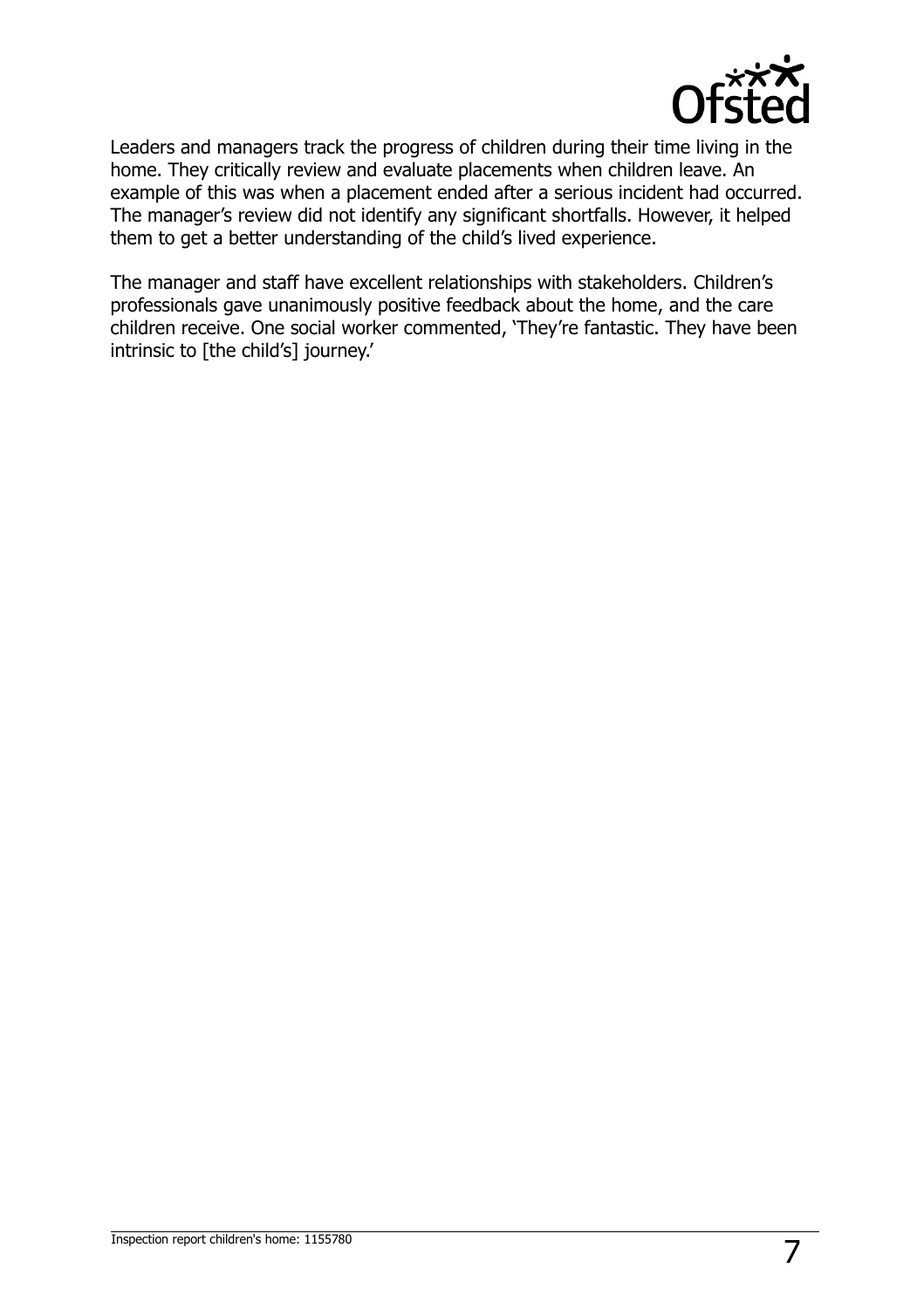

## **Information about this inspection**

Inspectors have looked closely at the experiences and progress of children and young people, using the 'Social care common inspection framework'. This inspection was carried out under the Care Standards Act 2000 to assess the effectiveness of the service, how it meets the core functions of the service as set out in legislation, and to consider how well it complies with the Children's Homes (England) Regulations 2015 and the 'Guide to the children's homes regulations including the quality standards'.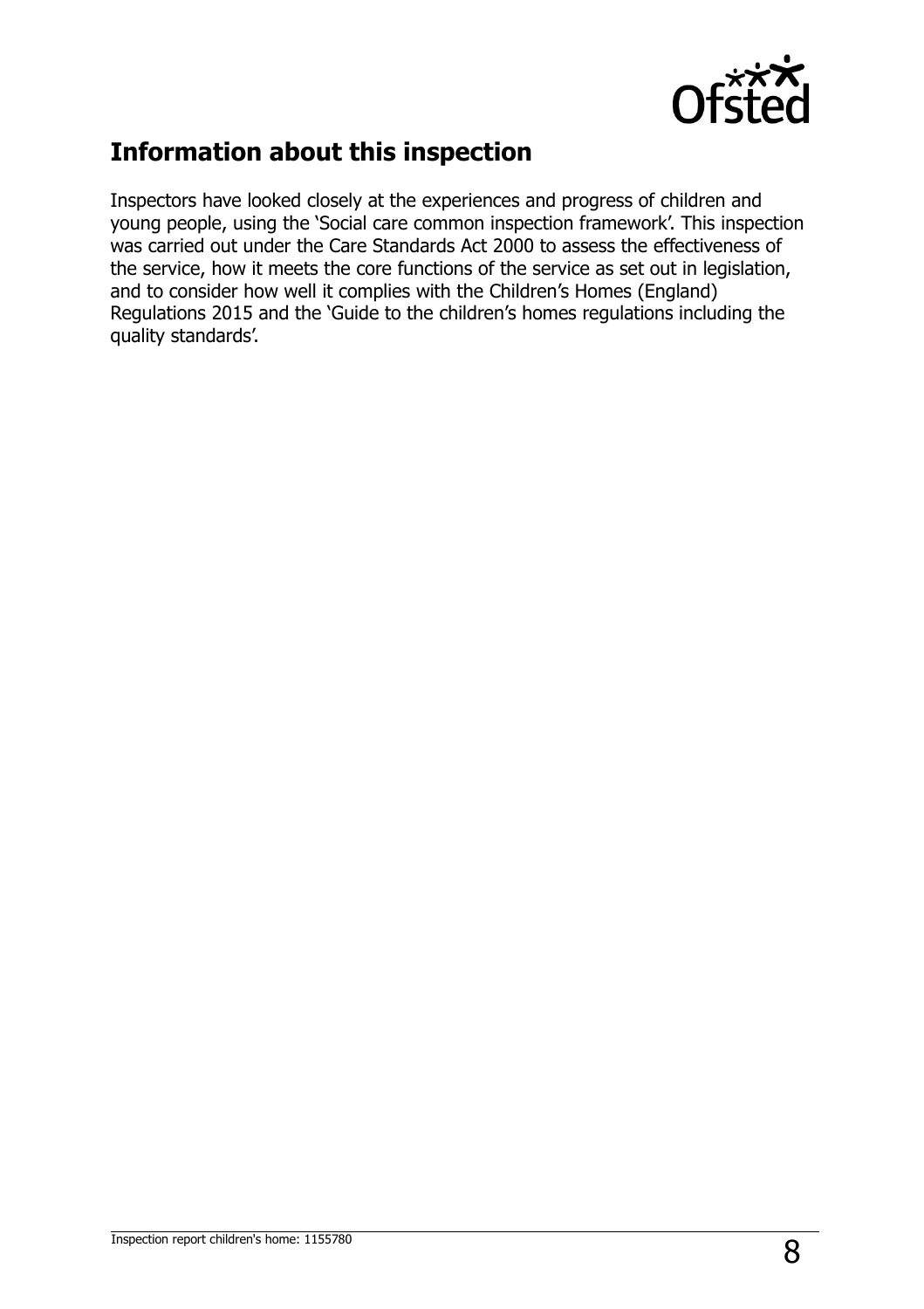

## **Children's home details**

**Unique reference number:** 1155780

**Provision sub-type:** Children's home

**Registered provider:** Cambian Childcare Limited

**Registered provider address:** Metropolitan House, 3 Darkes Lane, Potters Bar EN6 1AG

**Responsible individual:** Alex Hornby

**Registered manager:** Post Vacant

### **Inspectors**

Sarah Berry, Social Care Inspector Natasha Skinner, Social Care Inspector